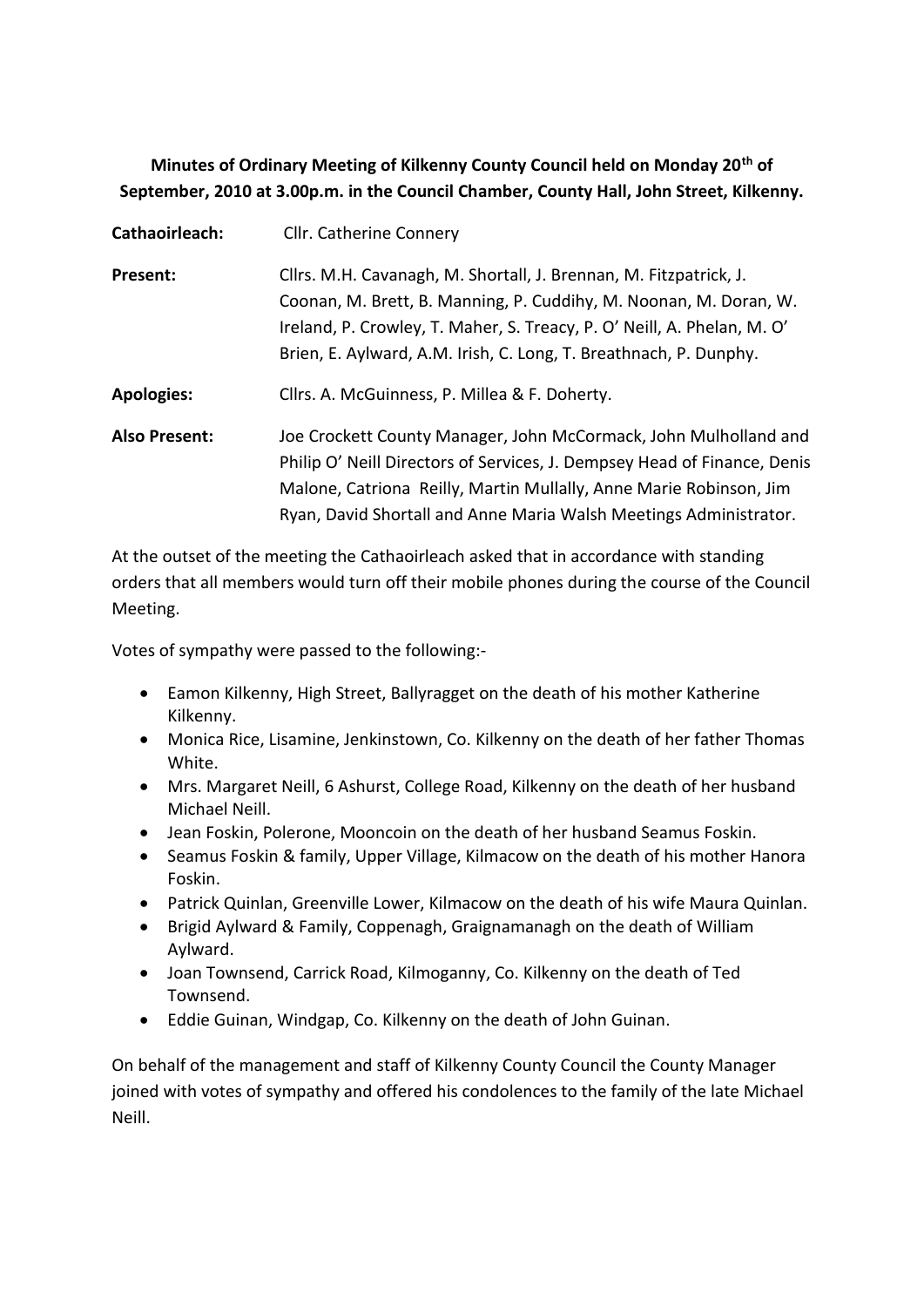The Chairman congratulated Kilkenny City on winning the category for the large urban area in the tidy town's competition. She also congratulated the villages and towns throughout the county for their wonderful endeavours throughout the competition. She congratulated the hurling teams on their recent successes.

She took the opportunity to advise the Council that she had received a letter from the National Roads Authority in relation to the lack of signage for Kilkenny at the M9 motorway and also referred to the recent opening of the M9 motorway from Paulstown to Knocktopher.

## **1. Confirmation of Minutes**

- **(a)** Minutes of Ordinary Meeting of Kilkenny County Council held on 19th July, 2010. Proposed by Cllr. B. Manning, Seconded by Cllr. M. Brett and resolved:- "That the minutes of the Ordinary Meeting of Kilkenny County Council held on 19th July, 2010 copy of which had been circulated be and are hereby approved".
- **(b)** Minutes of Kilkenny Electoral Area Meeting held on 14th June, 2010. Proposed by Cllr. John Coonan, Seconded by Cllr. Marie Fitzpatrick and resolved:- "That the minutes of the Kilkenny Electoral Area Meeting held on 14<sup>th</sup> June, 2010 copy of which had been circulated be and are hereby approved".
- **(c)** Minutes of Ballyragget Electoral Area Meeting held on 25<sup>th</sup> June, 2010. Proposed by Cllr. Maurice Shortall, Seconded by Cllr. John Brennan and resolved:- "That the minutes of the Ballyragget Electoral Area Meeting held on 25<sup>th</sup> June, 2010 copy of which had been circulated be and are hereby approved".
- **(d)** Minutes of Kilkenny Electoral Area Meeting held on the 1<sup>st</sup> of September, 2010. Proposed by Cllr. John Coonan, Seconded by Cllr. Martin Brett and resolved:- "That the minutes of the Kilkenny Electoral Area Meeting held on  $1<sup>st</sup>$  of September, 2010 copy of which had been circulated be and are hereby approved".
- **(e)** Minutes of SPC Environmental Policy Committee Meeting held on 8th September, 2010. Proposed by Cllr. Paul Cuddihy, Seconded by Cllr. Tom Maher and resolved:- "That the minutes of the SPC Environmental Policy Committee held on 8<sup>th</sup> September, 2010 copy of which had been circulated be and are hereby approved".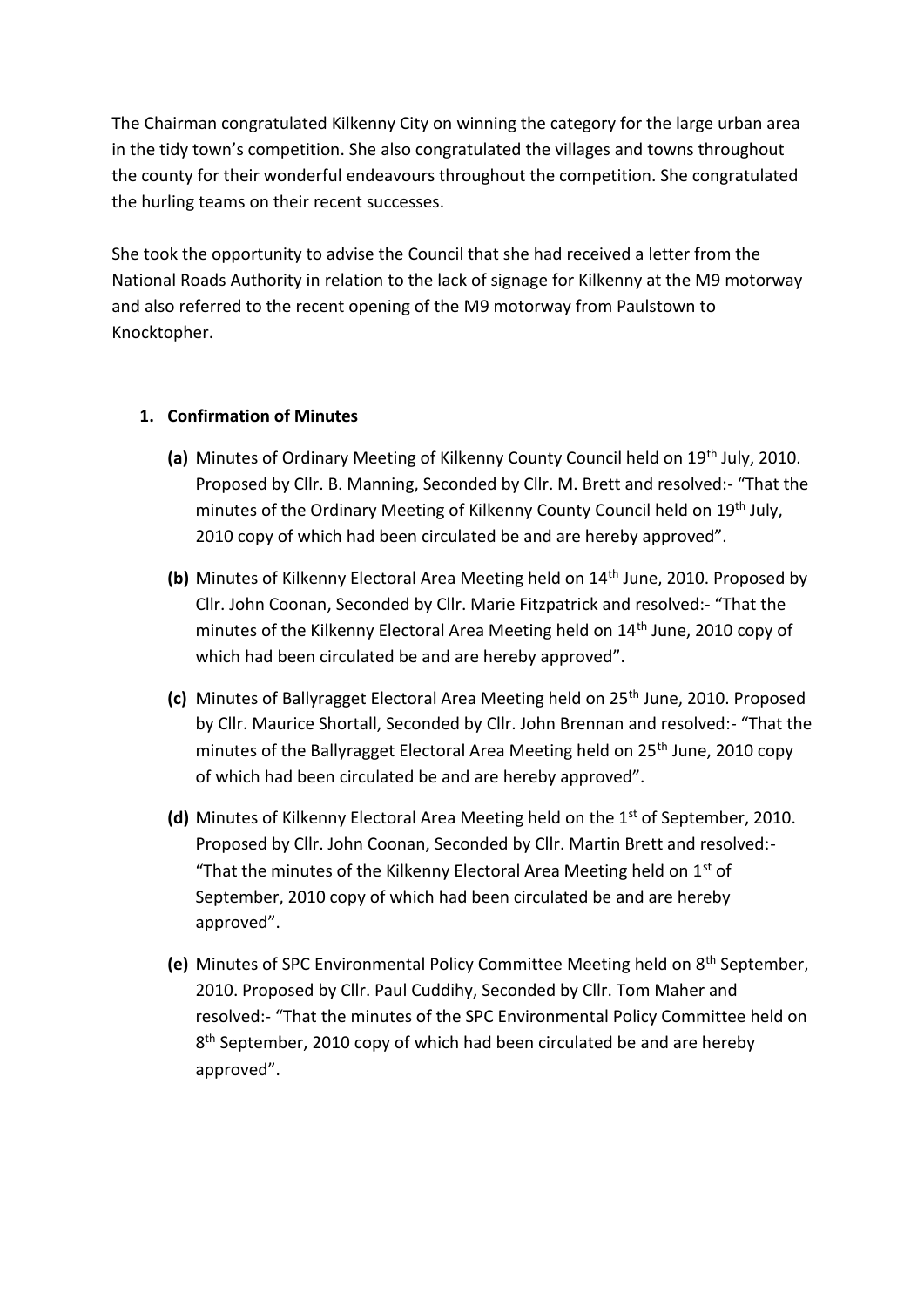## **2. Business prescribed by Statute, Standing Orders or Resolutions of the Council.** - **Gnó forordaithe do réir Reachtaíochta, Orduithe Seasta, nó Rúin an Chomhairle.**

## **(a) Other Disposal - Díuscairt Eile**

- **(i)** Proposed by Cllr. Sean Treacy, Seconded by Cllr. Tom Maher and agreed "That Kilkenny County Council hereby approves of the disposal of its interest in land at Clifden, Clara, Co. Kilkenny to Coleman Ryan in accordance with details contained in the Notice served under Section 183 of the Local Government Act, 2001".
- **(ii)** Proposed by Cllr. Martin Brett, Seconded by Cllr. Marie Fitzpatrick and agreed:- "That Kilkenny County Council hereby approves of the disposal of its interest in land at County Hall, John Street, Kilkenny to Eamon Langton in accordance with details contained in the Notice served under Section 183 of the Local Government Act, 2001".

#### **(b) Corporate - Gnóthaí Corparáideacha**

**(i)** Local Government Act, 2001 – Section 32(4) Schedule 8 Alternative titles to Cathaoirleach and Leas Cathaoirleach.

Proposed by Cllr. Michael O' Brien, Seconded by Cllr. Sean Treacy: "That Kilkenny County Council hereby approve the use of alternative titles to Cathaoirleach and Leas Cathaoirleach.

 A discussion took place in relation to the use of the titles and contributions were made by Cllrs. M. O' Brien, M. H. Cavanagh, J. Coonan, M. Noonan, M. Fitzpatrick, T. Breathnach, S. Treacy and C. Connery.

A number of issues were raised in relation to the proposal to use the alternative title and members expressed their views in relation to this. Some members stated that the title of Mayor created a distinct role for the post and there was valid reasons for the use of the title of Mayor.

It was suggested that the protocol committee should meet in relation to this.Members agreed that there is a need for respect to be given to the position of Cathaoirleach in the County. A vote was taken in relation to this proposal the members voting in favour of the resolution were as follows:- M. Shortall, M. Doran, A. Phelan, M. O' Brien, S. Treacy, E. Aylward, C. Long. **The number voting for = 7** 

Members voting against were as follows:- M. H. Cavanagh, J. Brennan, C. Connery, J. Coonan, M. Fitzpatrick, M. Brett, B. Manning, P. Cuddihy, M. Noonan, W. Ireland, T. Maher, P. Crowley, P. O' Neill, A.M. Irish, T. Breathnach. **The number voting against = 15** 

Absent:- Cllrs. P. Millea, A. McGuinness, F. Doherty, P. Dunphy.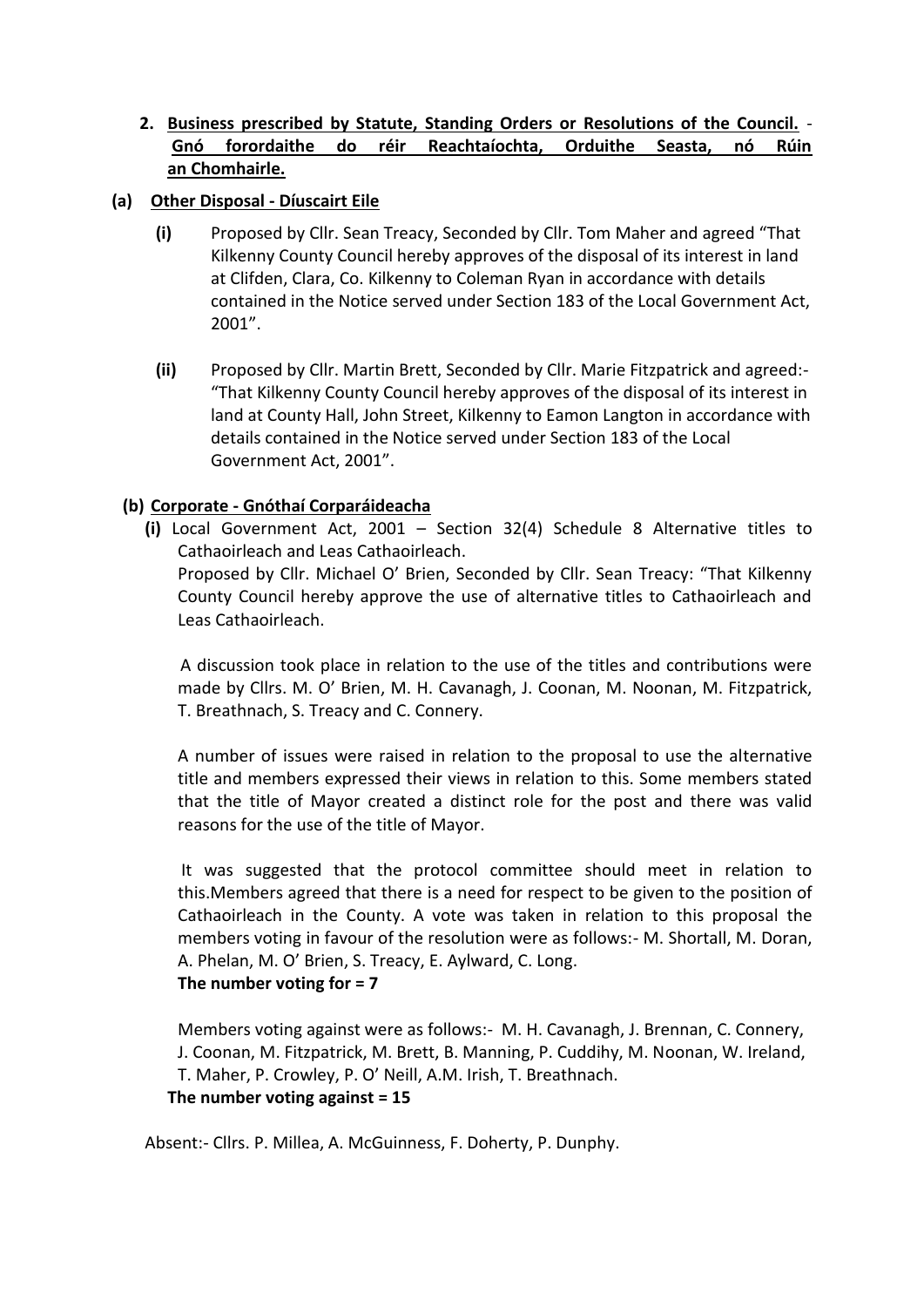Therefore the proposal was not carried. The Manager advised members that the CPG Meeting had taken on the role of the protocol committee and the matter could be raised in that forum.

**(ii)**Making of Bye Laws under Local Government Act 2001 on prohibition of consumption of alcohol in public places (previously circulated at June 2010 meeting.

Proposed by Cllr. John Coonan, Seconded by Cllr. Ann Phelan "That Kilkenny County Council hereby approves the making of byelaws under the Local Government Act 2001 on prohibition of consumption of alcohol in public places"

John McCormack Director of Services advised the members that the byelaws had been on public display for a number of weeks and had been forwarded to the various bodies. The bye laws were being made in respect of the 4 scheduled towns and for the Environs of Kilkenny City and that legal advice had also been sought.

Contributions were made by the following: - Cllrs. J. Brennan, J. Coonan, A. Phelan, T. Breathnach, M. Noonan and M. Brett.

Members raised a number of issues in relation to the implementation of these bye laws across the County. It was requested that this matter would be listed for consideration at the Joint Policing Committee in order to foster a closer working arrangement with the Gardai and public representatives. The members also requested that consideration be given to drafting byelaws for all villages across the County.

Cllr. Noonan asked that a letter be sent to the Minister for Enterprise, Trade and Innovation in relation to low cost selling of alcohol in off licences. This was seconded by Cllr M Brett and agreed.

Cllr. Brett requested that the area meetings be updated on a continuous basis in relation to implementation of these bye laws.

A vote was taken on the adoption of the Bye Laws as follows:- All councillors present voted for on the adoption of the Byelaws **For**:- Cllrs. C. Connery, M.H. Cavanagh, M. Shortall, J. Brennan, M. Fitzpatrick, J. Coonan, M. Brett, B. Manning, P. Cuddihy, M. Noonan, M. Doran, W. Ireland, P. Crowley, T. Maher, S. Treacy, P. O' Neill, A. Phelan, M. O' Brien, E. Aylward, A.M. Irish, C. Long, T. Breathnach, P. Dunphy.

#### **Against**: 0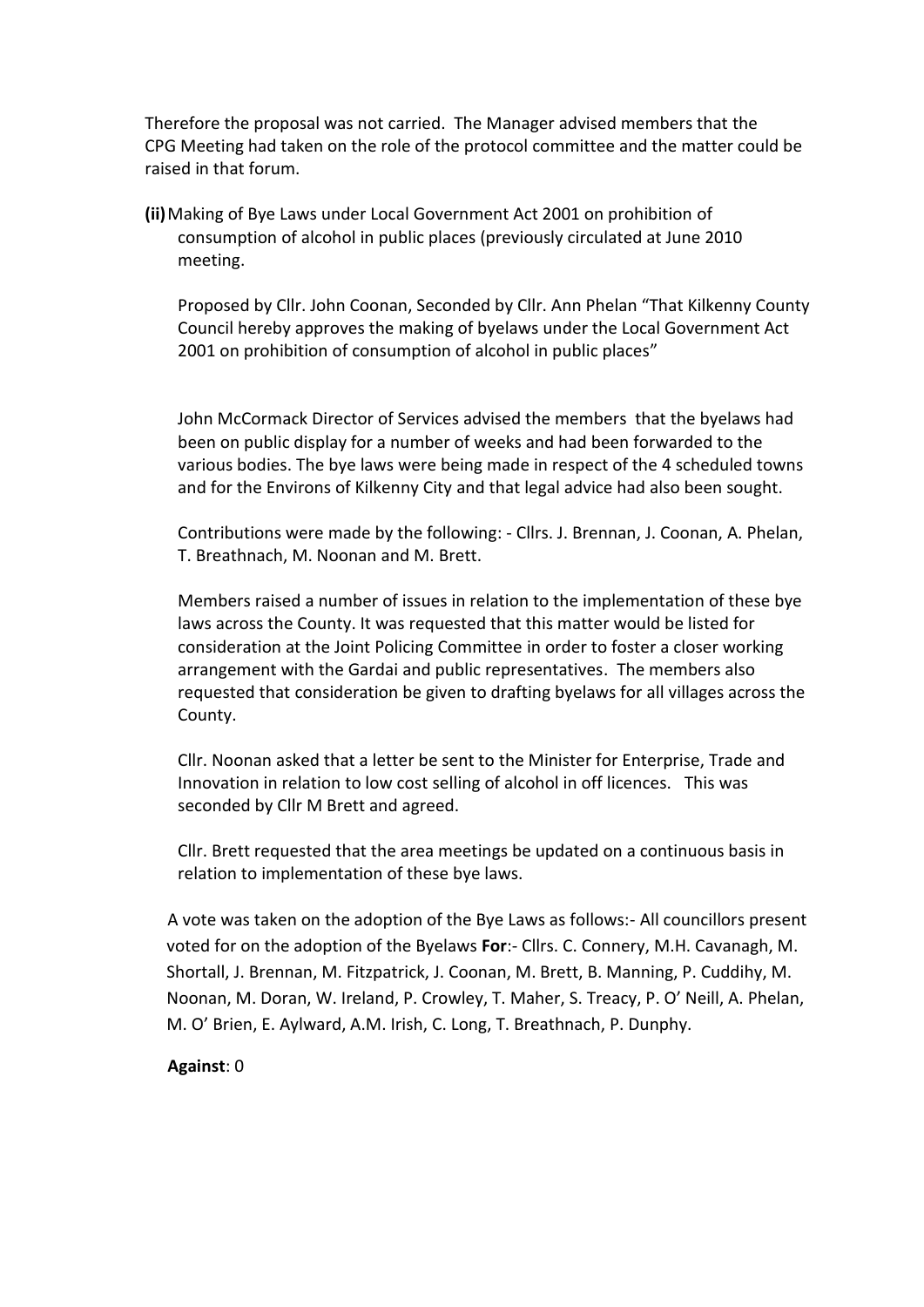**(iii)**Proposed Chairman's reception for Freshford Intermediate Hurling Team

Proposed by Cllr. Martin Brett, Seconded by Cllr. Mary Hilda Cavanagh "That a Chairman's reception be afforded to the Freshford Intermediate hurling team" The chairman advised members that the reception would probably take place either at the October or November monthly meeting.

#### **(c) Roads – Bóithre**

**(i)** 3 Year Roads Restoration Programme Proposed by Cllr. John Brennan, Seconded by Cllr. Betty Manning "That the 3 Year Roads Restoration Programme as circulated to members be adopted" Contributions were made from Cllr. J. Brennan, P. O' Neill, T. Maher and A. Phelan in relation to the availability of funding to complete the works

Queries were raised in relation to the reduction of funding over the last number of years. Mr. Mulholland Director of Services outlined that there was €15million available over the 3 years to implement the programme as outlined today and that there was a reduction of 10% in the allocation for 2010 over previous years.

**(ii)** Review of Fire Services Mr. Mulholland Director of Services advised the members that it would take 3 months to carry out an operational and management review of the fire services and that a report would be brought back to the Council when this was completed. Cllr. Mary Hilda Cavanagh asked that a review of the

buildings would also be included in this report.

**(iii)** Taking in Charge of Estates, Section 11 of the Roads Act 1993, Section 180 of the Planning & Development Act 2000 – 10 houses at Leonard's Court, Dunnamaggin, Co. Kilkenny and 16 houses at Abhainn Ri, West Street, Callan, Co. Kilkenny.

Proposed by Cllr. Tom Maher, Seconded by Cllr. Pat Crowley and resolved ""That Kilkenny County Council recommend the procedure required in accordance with Section 11 of the Roads Act, 1993 in order to facilitate the taking in charge of the following estates and in accordance with Section 180 of the Planning & Development Act, 2000, be commenced:

10 houses at Leonards Court, Dunnamaggin, Co. Kilkenny .

included in this programme.

16 houses at Abhainn Rí, West Street, Callan, Co. Kilkenny. "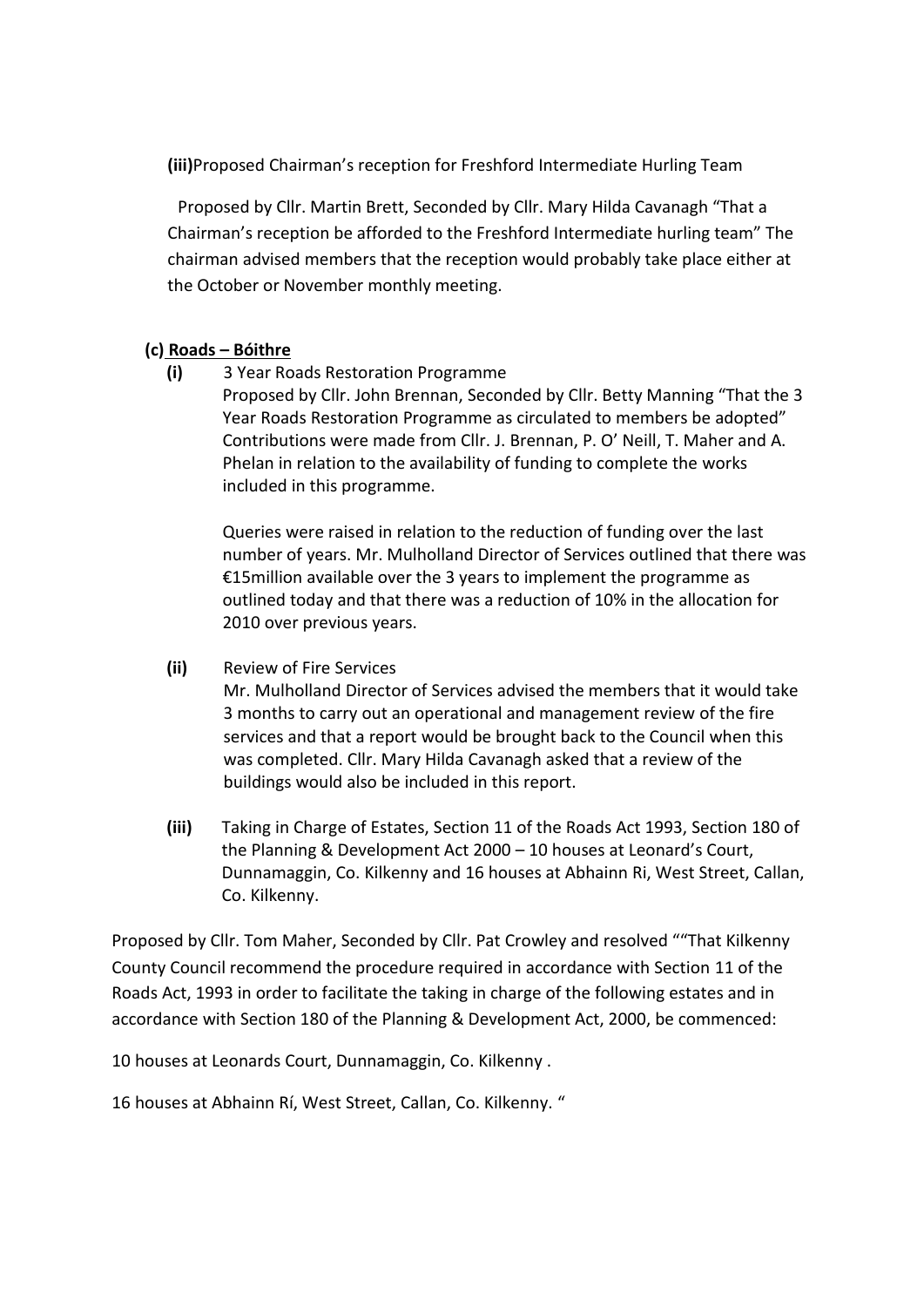Contributions in relation to the taking in charge of estates were made by Cllr. M. Shortall, T. Breathnach, M. O' Brien, P. Cuddihy, P. Crowley, A. Phelan and M. Doran. Issues were raised in relation to bonds being available in the event of developers not being in a position to complete works in estates. It was noted that under the recent Planning Act 2010 that the owners of units can only apply to have estates taken in charge and not residents of units.

Queries were raised in relation to extensions of durations of planning permission and also in relation to the national team which is being set up in relation to unfinished estates. Mr. John McCormack Director of Services advised members that a national team had been set up and that Kilkenny County Council will be reporting to them on a regular basis. He also advised members that bonds are monitored on a regular basis and that an interdepartmental team has been set up to deal with the unfinished estates. Kilkenny County Council will be dealing with them on a priority basis depending on availability of human and financial resources.

Martin Mullally Senior Executive Officer advised the members that a number of applications had been received in relation to the extension of duration in order to complete housing estates and that Kilkenny County Council were working with the national group in relation to this and it was the developer's primary responsibility to complete the estates.

#### **2(d) Planning – Pleanail**

**(i)** Manager's Report on submission to the Draft Gowran Local Area Plan

Proposed by Cllr. Sean Treacy seconded by Cllr. Pat O' Neill and resolved:- "We the members of Kilkenny County Council having considered the proposal to make a Local Area Plan for Gowran under Section 18-20 of the Planning & Development Act 2000 as amended and having considered the County Manager's Report as circulated on the  $6<sup>th</sup>$  August 2010 on the written submissions made during the formal consultation period do hereby consider that the proposed Local Area Plan should be varied and modified in accordance with the procedures under Section 20(3) of the Planning & Development Act 2000 as amended by Section 9(e) – (f) of the Planning & Development (Amendment) Act 2002 and with our decision made at a meeting of Kilkenny County Council held on the 20<sup>th</sup> September 2010".

Caitriona Reilly Planner outlined the process involved in the preparation of the draft Gowran Local Area Plan and pointed out that there was one correction to the Manager's Report as already circulated, which was in relation to Submission DG5 and the zoning of the Castle stable yard.

Contributions were made by Cllrs. P. O' Neill, A. Phelan, M. O' Brien, T. Breathnach in relation to a number of issues. A query was raised in relation to Gowran Castle and other derelict sites in Gowran. Caitriona Reilly advised the members in relation to Gowran Castle that a Section 59 notice had been served and that the Council were looking at the possibility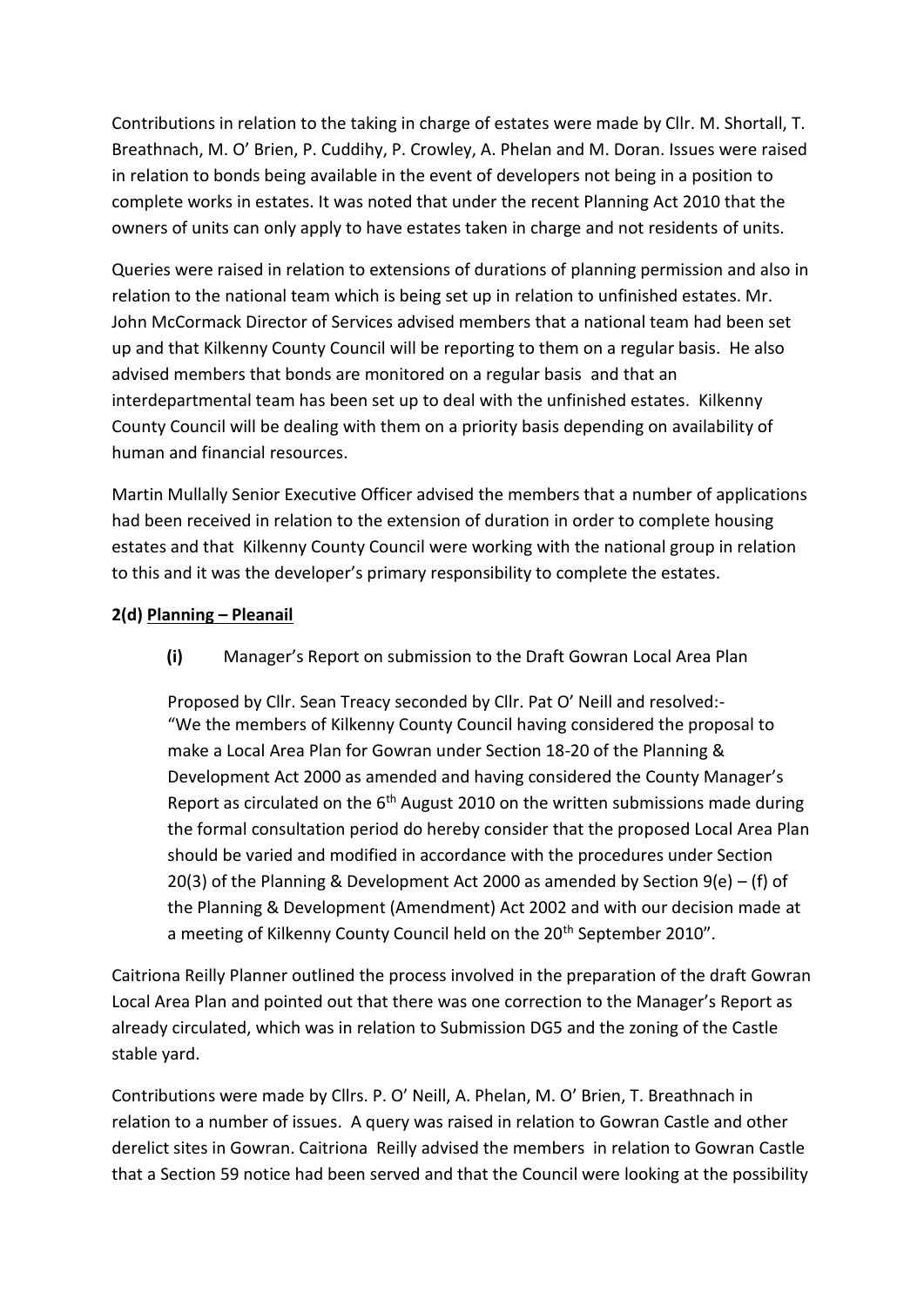of carrying out some works to prevent unauthorised access and to prevent further endangerment. Legal advice has been requested from our solicitor as the owners of the property reside outside our jurisdiction. Denis Malone advised members that the Integrated Tourism and Leisure zone covering the Demesne was intended to encourage redevelopment of the Castle and he did not see a need to change this. He also answered a query in relation to the flood plain.

**(ii)** Resolution under Section 85 of the Local Government Act 2001 with Waterford City Council in order to remove the site of the former Ard Ri Hotel, Ferrybank, Waterford from dereliction

Proposed by Cllr. T. Breathnach, Seconded by Cllr. AM. Irish and resolved:- "That Kilkenny County Council hereby enter into an agreement with Waterford City Council in respect of functions under the Derelict Sites Act 1990 as they relate to the site of the former Ard Ri Hotel, Ferrybank, Waterford under Section 85 of the Local Government Act 2001. This agreement enables Waterford City Council to undertake, in the administrative area of Kilkenny County Council, all necessary functions under the Derelict Sites Act 1990 as they relate to the site of the former Ard Ri Hotel, in order to remove the property from dereliction".

John McCormack Director of Services advised members that Waterford City would be the lead authority in relation to issuing of proceedings under the Derelict Sites Act. He outlined that the estimated cost of the works would be approximately €200,000 and Kilkenny County Council would be required to make a contribution to this cost.

Members expressed satisfaction with this process and said that the building was on a prominent site overlooking Waterford City and queries were raised in relation to what type of works would be involved. Mr. John McCormack outlined that works would be required to render the building safe.

## **(e) Housing – Tithíocht**

Draft Anti Social Behaviour Policy

At the outset Mr. John McCormack Director of Services outlined to the members the legal requirements to bring forward a policy document in relation to anti social behaviour. He outlined that the draft document had been prepared and was presented to the Corporate Policy Group and also to the Joint Policing Committee. The policy document was advertised and was forwarded to a number of organisations involved in housing. A power point presentation was made by Ms. Anne Maria Robinson Tenant Estate Management Officer. The presentation outlined the following:-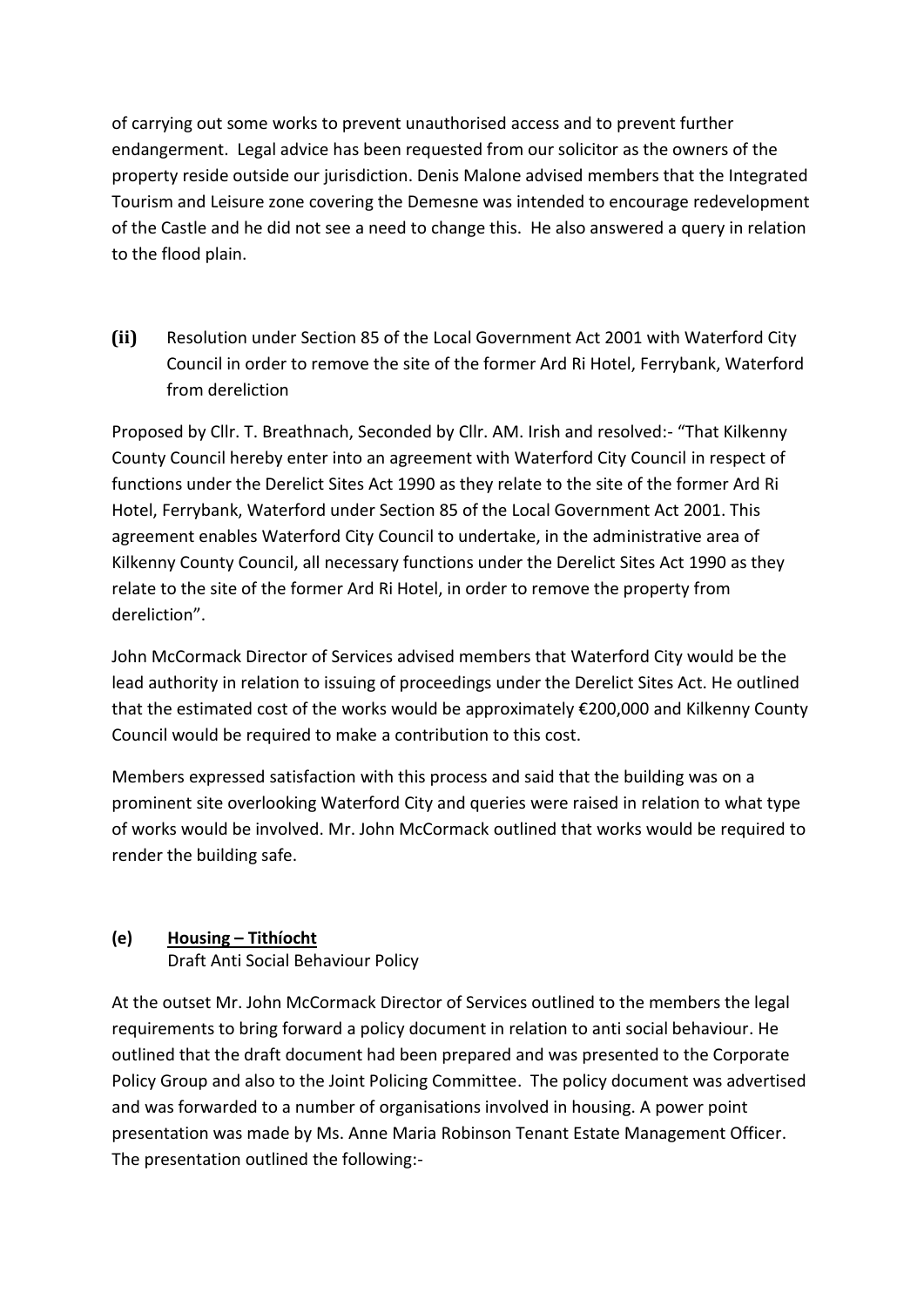- The legislation governing the preparation and adoption of the Anti Social Behaviour policy
- The reasons why the policy document is required
- The extension of the powers to the local authority to cover houses in other areas
- The procedure involved in dealing with the complaint, and the possible outcome.

A full debate followed on this issue to which most members contributed. Queries were raised by members in relation to anonymous complaints being received by the local authority and also in relation to dealing with complaints from housing estates which are managed by the voluntary housing bodies. Questions were also raised in relation to the management of the complaints by members of the public and if there was adequate resources to deal with the increased functions that the Act has brought. John McCormack Director of Services and Anne Marie Robinson answered the queries raised by the members and informed the members that the local authority had received approval to the filling of the post Tenant Investigations Officer in 2011. They advised the meeting that the housing department would be assessing all applicants for all types of social housing into the future and that the applicants would be nominated to voluntary bodies for tenancies. The adoption of the draft anti social behaviour policy was proposed by Cllr. Marie Fitzpatrick and Seconded by Cllr. Cora Long and agreed by all members: "That Kilkenny County Council approves the adoption of the Anti Social Behaviour Policy as presented to the members"

## **(a) Finance – Airgeadas**

## Economic Development Policy Update

The County Manager advised the members that the Economic Development Policy had been published and that no submissions were received. There was a small amendment required to the current draft policy. The Manager outlined that there would be a launch of the website and brochure in November 2010 and that there would be a supplement with the Kilkenny People on the M9 motorway this week. A number of initiatives were also being undertaken in relation to transport, tourism, the food sector and third level education.

Contributions were made by Cllrs. M. Noonan, P. O' Neill, A. Phelan, T. Maher, T. Breathnach, M. O' Brien, S. Treacy, Mary Hilda Cavanagh, and M. Shortall in relation to the Economic Development Policy.

The members outlined that the growth area in Kilkenny is in Tourism and Agri food. They also raised issues in relation to the availability of third level courses throughout the County and reference was made to the easy accessibility to Kilkenny since the opening of the M9 motorway in recent weeks. It was requested that landscaping would be undertaken on the main roundabout accessing the City from the M9.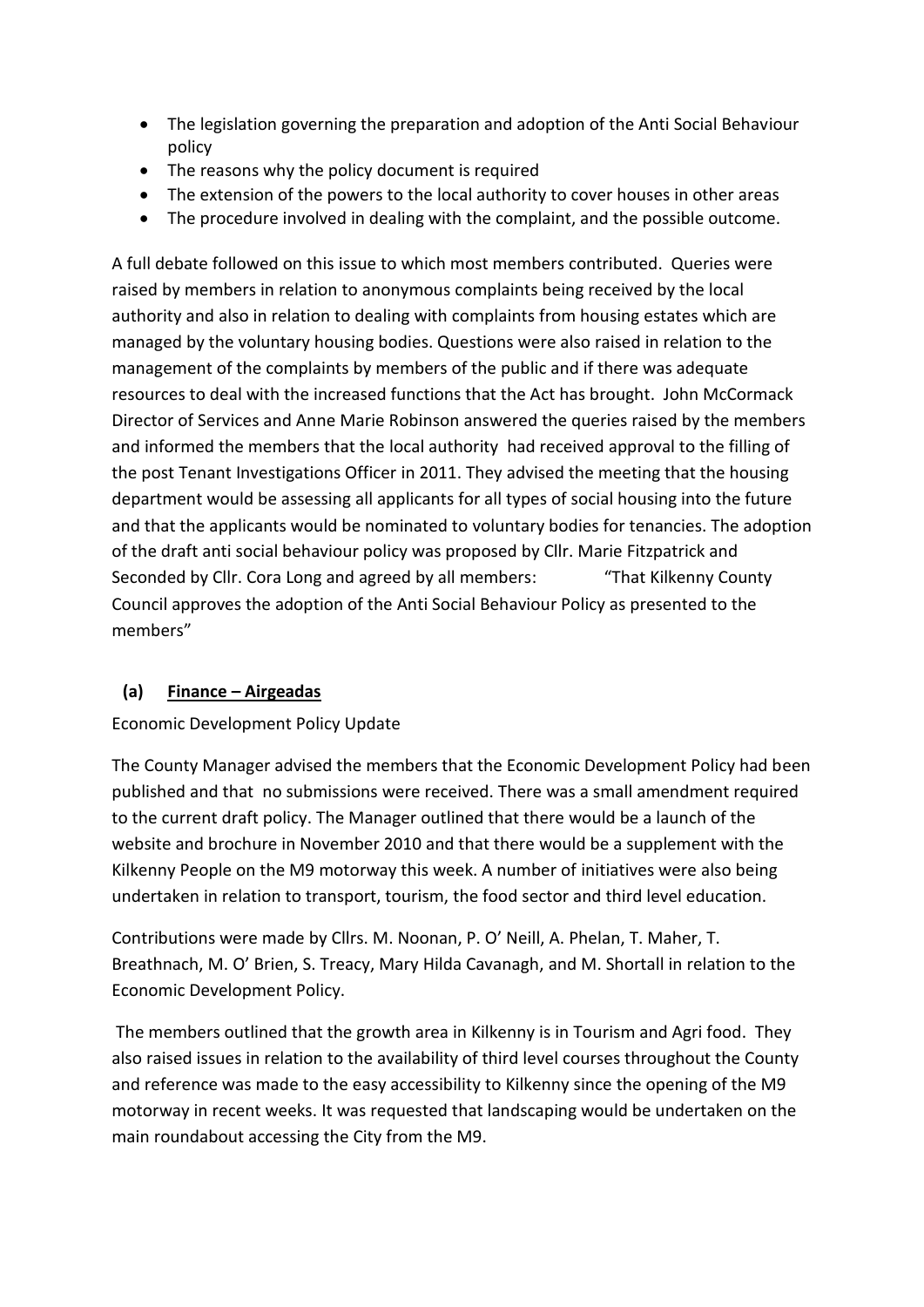The County Manager and staff were complimented on the policy as presented. Members requested that the policy would be implemented and expressed a view that it was important that local people create jobs for other local people and there is a need to drive this initiative throughout the County. County Manager responded to the members and stated that he would be working with all the relevant bodies including the IDA, Enterprise Ireland, County Enterprise Board, Leader and Rural Development groups and advised that a member of staff has been assigned to work full time in this area.

## **3. Urgent Correspondence - Comhfhreagras Práinneach**

The chairman drew attention to members that the letters received from the Department and other relevant agencies had been circulated. It was also confirmed that the invitation had been issued to Dr. Colm Quigley HSE and he has responded that he would be in a position to attend the October meeting of Kilkenny County Council

## **4. Business adjourned from a previous Meeting - Gnó ar athló ó chruinniú roimhe seo:** None

## **5. Fix Dates and Times of Meetings - Dátaí agus Amanta do chruinnithe a shocrú:**

- **(a)** Schedule of meetings from September November 2010 The schedule as circulated was agreed.
- **(b)** Agree date for Joint Meeting of Kilkenny County Council and Kilkenny Borough Council to discuss the Kilkenny Central Access Scheme revised proposals.

The Chairman proposed that the joint meeting of Kilkenny County Council and Kilkenny Borough Council to discuss the Kilkenny Central Access Scheme design proposals would be held on Wednesday 13th of October at 4.00p.m. in the Council Chamber. This was agreed by all members.

## **6. Consideration of Reports and Recommendations of Committees of the Council**

#### **- Plé ar Thuairiscí agus Moltaí ó Choistí an Comhairle:**

**(a)** Report on Kilkenny Electoral Area Meeting held on 14th June, 2010 It was proposed by Cllr. John Coonan, Seconded by Cllr. Martin Brett "That the report of Kilkenny Electoral Area Meeting held on 14<sup>th</sup> June, 2010 be and is hereby agreed. The chair of the committee outlined to the meeting the issues discussed at the meeting.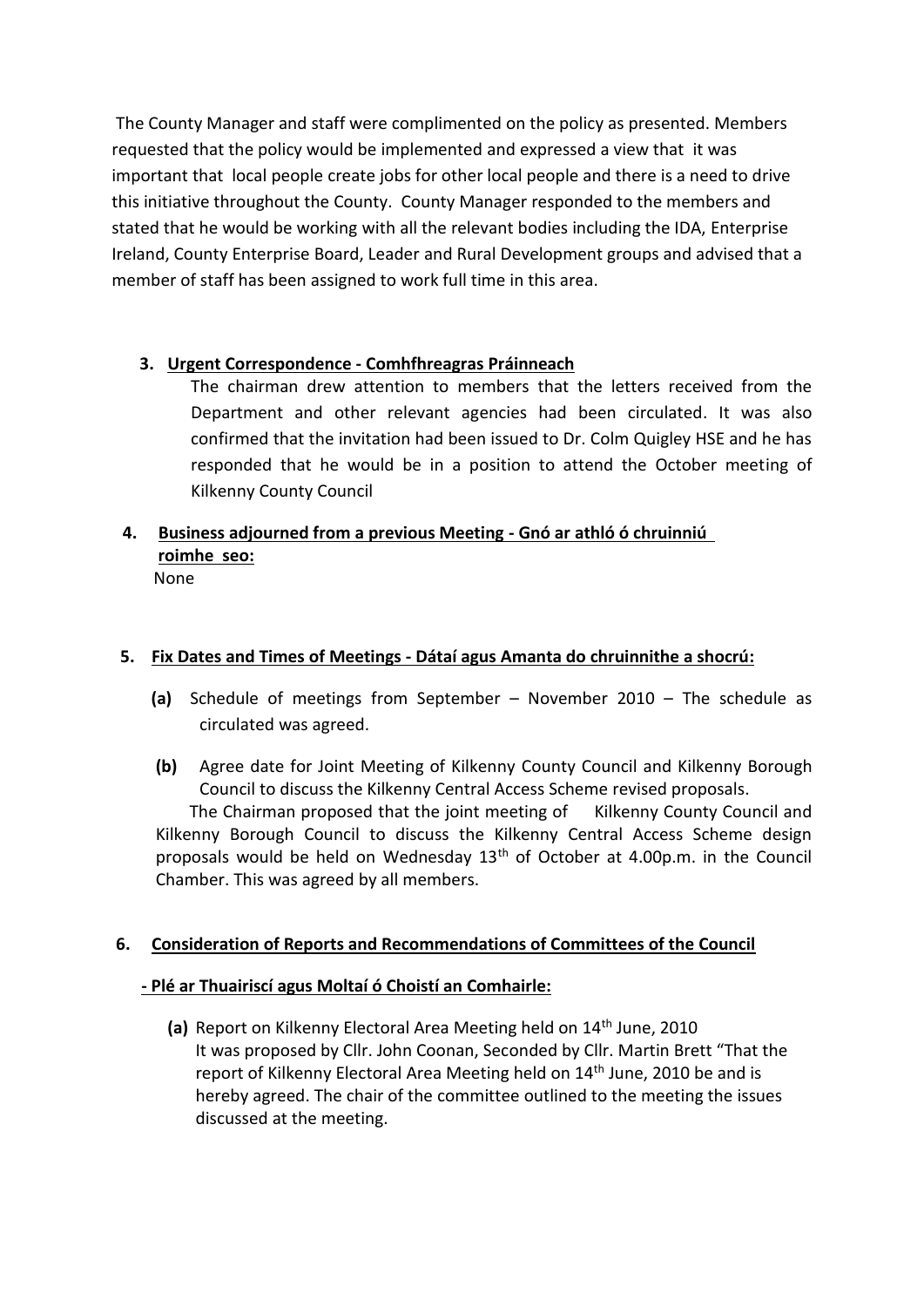- **(b)** Report on Kilkenny Electoral Area Meeting held on 1<sup>st</sup> September, 2010 Proposed by Cllr. John Coonan, Seconded by Cllr. Martin Brett and resolved: - "That the report on Kilkenny Electoral Area Meeting held on  $1^{st}$  September, 2010 be and is hereby agreed".
- **(c)** Report on Ballyragget Electoral Area Meeting held on 25th June, 2010 Proposed by Cllr. Mary Hilda Cavanagh, Seconded by Cllr. John Brennan and resolved: - "That the report on Ballyragget Electoral Area Meeting held on 25<sup>th</sup> June, 2010 be and is hereby agreed".
- **(d)** Report on SPC 3 Environmental Policy, Fire Services and Emergency Planning Meeting held on 8<sup>th</sup> September, 2010

Deferred to the October Meeting.

#### **7. Other Business set forth in the Notice convening the Meeting -**

#### **Gnó Eile romhainn i bhFógra reachtála an Chruinnithe**

None

#### **8. Education & Training**

Conferences – Request for approval to attend as per circulated list. Proposed by Cllr. Mary Hilda Cavanagh, Seconded by Cllr. Malcolm Noonan.

## **9. Matters Arising from Minutes - Gnótha ag éirí as Miontuairiscí**

None

## **10. Any Other Business - Aon Ghnó Eile**

None

## **11. Notices of Motion - Fógraí Rúin:**

## **7(10) Mary Hilda Cavanagh**

Proposed by Cllr. Mary Hilda Cavanagh, Seconded by Cllr. Pat O' Neill and resolved:- "That Kilkenny County Council requests a meeting with the National Roads Authority with a view to securing agreement to construct an exit from the M8 Motorway to facilitate trucks (and other road users) travelling on the Cork-Ballyragget route via Durrow. Since the Cullohill exit was closed, Glanbia trucks have to exit at Urlingford and travel on the N8 from Urlingford to Durrow due to the absence of such an exit; and further, to discuss the merits of introducing an special annual rate for companies whose commercial vehicles pass through the toll frequently on a daily basis".